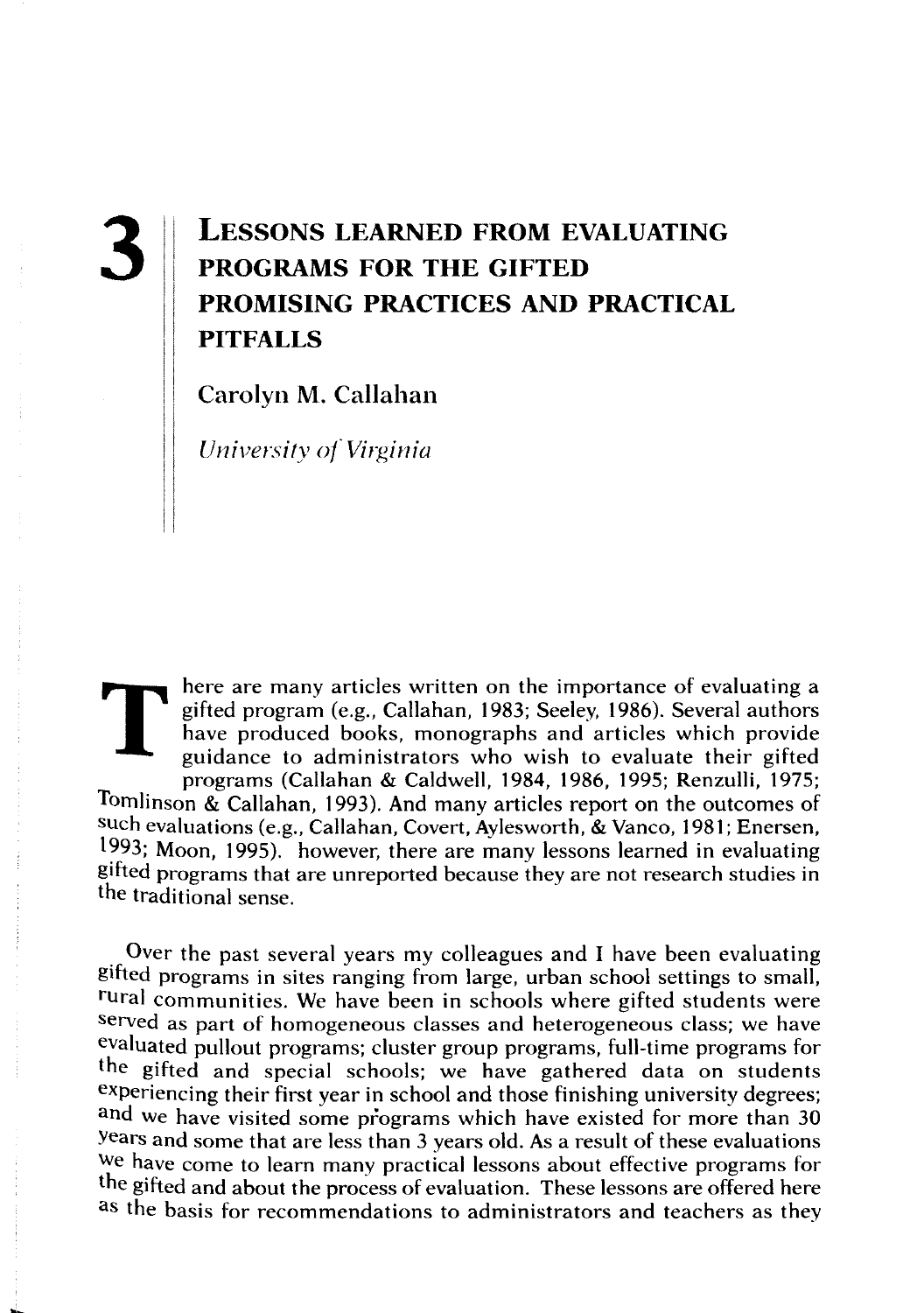plan programs for gifted students, develop curriculum and instructional strategies, guide teachers through staff development, and evaluate their programs.

### *Lessons for the Program Developer and Teachers of the Gifted*

As we have evaluated programs for the gifted certain patterns emerge which distinguish programs which are held in high esteem from those which are not valued in the community. These features also distinguish the programs that students and parents judge to be challenging and beneficial. The discussion of these elements is organized around those key features of gifted programs outlined by Renzulli (1975).

### **PROGRAM PHILOSOPHY AND DEFINITION**

Good programs for the gifted and talented are based on a thorough examination of the values of the community and a sound philosophy about gifted children and appropriate education for these children. In order to ensure the long term support of the school community, it is imperativa that program planners and administrators carefuUy examine the needs of gifted students within the context of the local school.

One of the most consistent discrepancies between an excellent program and one which struggles to provide appropriate services lies in the existence and application of a sound philosophy regarding the role of the gifted program in the school. When a gifted program exists as a clear means of meeting particular learning needs of a carefully described group of exceptional learners, then the program developers have a touchstone to which they can constantly refer as they plan and implement services for gifted students. In cases where no philosophy exists or where the philosophy is vague or unknown to the personnel in the gifted program, we tend to find only disjointed program components which fail to address the needs of any particular population. A philosophy of giftedness which is useful will have the following characteristics:

- It will reflect the current theory and research in gifted education.
- It will clearly identify the reasons why there is a need for serving the special learning needs of the gifted learner
- It will be consistent with the general philosophy of education in the school system.
- It will clearly delinéate beliefs about the characteristics of the gifted learner.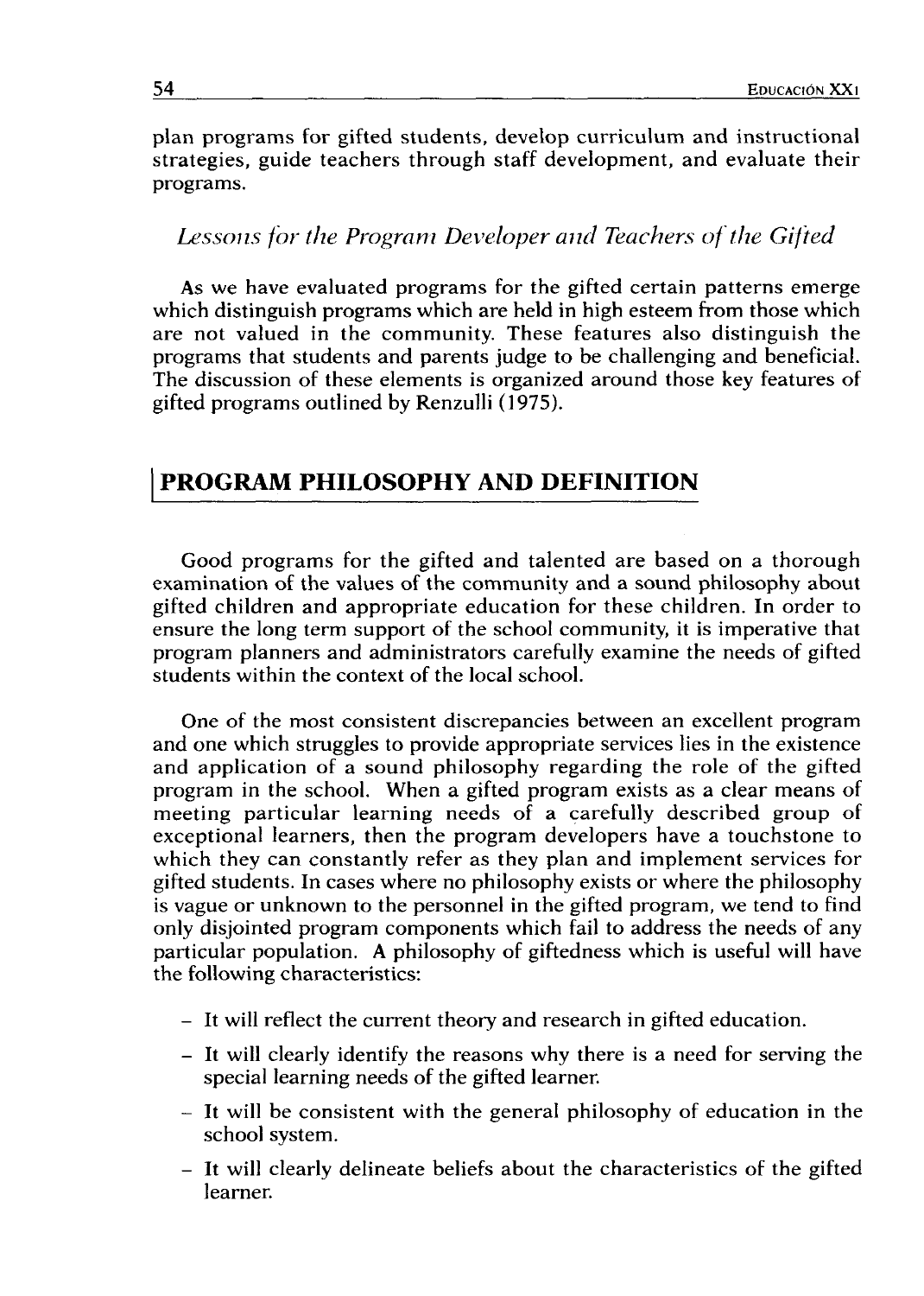- It will state the expected goals of services to be provided for gifted learners.

A sound philosophy for a gifted program will provide the basis for a clear definition of the students to be served by the program and the types of services that will be offered to them. An explicit definition of gifted or gifted and talented is often lacking in programs for gifted students. Too often, school administrators rely on implicit defínitions or definitions too vague to operationalize in either student identification or program planning. We need to know who the gifted and talented population is, why this population has special needs and what those special needs might be.

# STUDENT IDENTIFICATION AND PLACEMENT

The philosophy and definition statements should provide clear direction for the development of the student identification process and it should guide Placement decisions. The definition should be used as the standard against which the identification procedures are held. Instruments should be selected or constructed that reflect the characteristics described in the philosophy and definition statements. Finally, the procedures used to evaluate data collected on the students must be carefully structured to ensure that the interpretations of the information result in the identification of students with special needs. Many schools fail to reflect their philosophy in their identification processes. For example, schools often use convenient, available test data (from other testing programs designed for student assessment of achievement) or inexpensive strategies (teacher ratings) not valid for selecting highly talented students. There is little attempt on the part of most schools to determine the degree to which the identification process results in appropriate placements. Or schools establish a philosophy and definition based on broadened conceptions of giftedness, then use a matrix score for identification which results in all weight resting on the intelligence test score because of its greater variability. For an identification process to be valid, several critical questions must be addressed.

Are we finding all (or at least nearly all) students whose needs are not being met in the regular classroom using the traditional curriculum and instructional practices? Programs which have specifically sought to identify the underachiever as well as the high achiever, the students with special talents in areas other than the academics (music, art, etc.) and the child whose socio-economic or' cultural experiences may preclude easy identification present the soundest identification procedures.

While we must ask whether we are missing students that we should be identifying, we must also ask whether we are identifying children who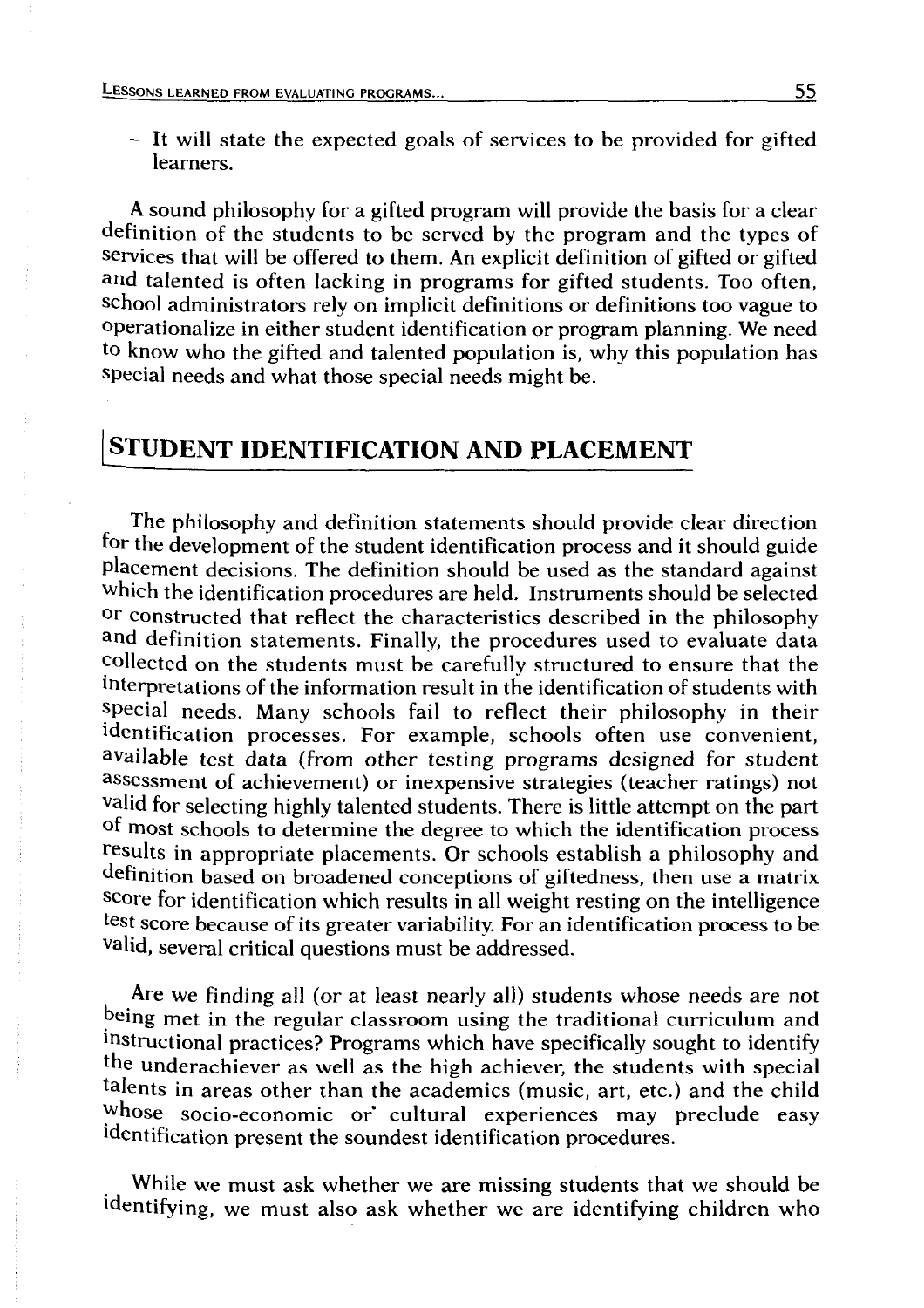should not be identified for special services beyond the regular curricular offerings? When we do not have clear agreements between the definitions and the strategies for identification, we often find teachers, parents, and sometimes even students, questioning the identification and placement process, particularly when they have evidence that the traditional curriculum is meeting those students needs. The answers to these questions are not easy, particularly when teachers are not aware of the characteristics of the gifted and rely on definitions that are narrow and encompass only high performing students. In those cases, teachers may not recognize the needs of the child with a learning disability who may also be gifted or the underachieving gifted student.

Does our identification process yield data to help us select appropriate services and plan appropriate curricular differentiation? Those school districts that design their identification procedures in such a way that the data collected provides evidence of specific learner characteristics and needs are most successful in addressing program and curricular needs. Data collected in the identification process is incomplete if it only answers the question: Is this child gifted or not? Our purpose should not be to label children. Our identification process should answer the question: What special learning needs does this child have?

# THE CURRICULUM

**Curricular Planning.** Sound support for gifted programs comes from careful planning to ensure that the program offered is defensible as appropriate for gifted students. Specifying a philosophy and definition of giftedness, matching the identification process to the philosophy and identifying learner needs, provides a sound basis for constructing a curriculum to address those needs The most frequent criticism of gifted programs uncovered in our evaluations stems from a perception that the curricular offerings provided to the gifted would be appropriate for all children. Or that the curricular offerings provide special privileges to the gifted child. Too often, these perceptions are justified. Everyday, teachers who plan and deliver instruction to the gifted need to ask themselves the three critical questions that Passow (1982) posed: Could all students do this? Should all students do this? Would all students do this? If the answer to any one of these questions is yes, then they need to re-visit and revise their lessons. Curriculum that is challenging enough that students with exceptional ability are challenged and engaged in learning will not be appropriate for all students, other students would not find the tasks and activities within their range of accomplishment at the same level the gifted student might. The challenge of the curriculum for gifted students may come from alterations of the curriculum along several dimensions including (Tomlinson, 1995):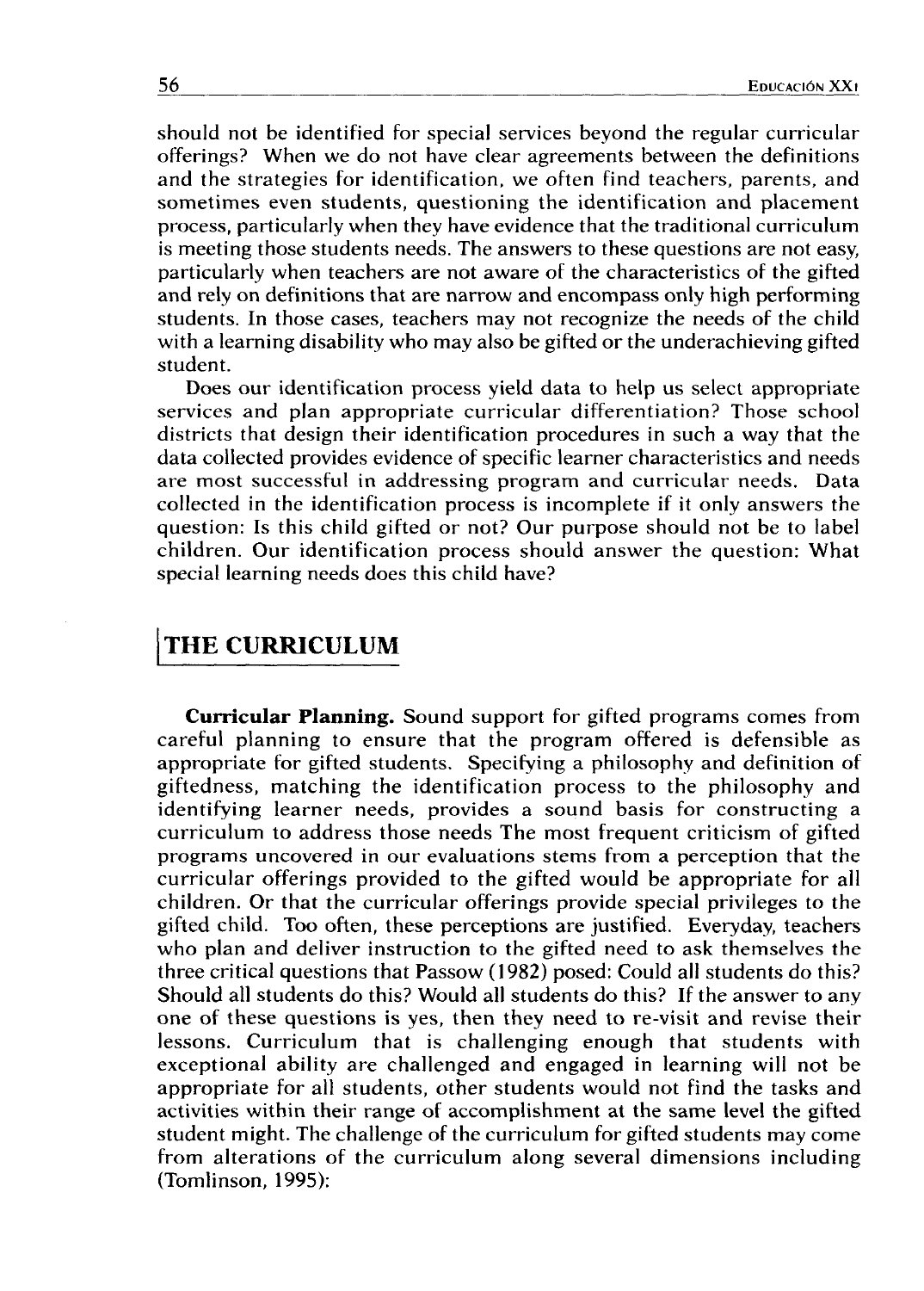- a higher level of abstractness;
- greater depth and complexity of content, process or product produced;
- a more rapid pace of learning or task completion;
- tasks requiring múltiple directions, problems with many facets, products or outcomes from ill-formed and open-ended problems;
- mastery of content or production of producís that require greater leaps of insight or more indirect applications or significant transfer of learning;
- sophistication of level of resources used in learning.

The second most frequent criticism that is offered during the evaluation of gifted programs is that the curriculum is "fun and games" or of little valué to any students. Sometimes this criticism is based on a perception that the teacher who works with the gifted student does not offer the most engaging and meaningful curricular options to the gifted. Accordingly, the second set of questions the teacher needs to ask are:

Is the content of this lesson enduring and lasting?

Will these lessons have meaning for my students and teach concepts, principles and generalizations that will serve them throughout their lives?

Am I teaching the critical and core concepts in the disciplines?

Do these instructional activities require the students to transform rather than reproduce knowledge?

Do these activities require the depth and complexity of thinking of which gifted students are capable?

In evaluations of gifted programs we have found that teachers planning curriculum and instructional activities for the gifted are often hampered in their efforts to address these questions because of the lack of richness in the core curriculum. Building a differentiated curriculum of valué necessitates a sound core curriculum from which the differentiated curriculum can emerge.

Students in gifted programs often fail to achieve the expected outcomes because of several flaws in curriculum planning that are seemingly obvious, but often not addressed. First is failure to base the program on a model likely to lead to stated goals and objectives. We often see students engaged in learning process skills when the goals and objectives of the curriculum and the assessment tools used to measure the outcomes are content-oriented. Or We see teachers teaching content or process in isolation, but expecting students to use their learning in the production of products. Even more often We observe each teacher of the gifted independently constructing and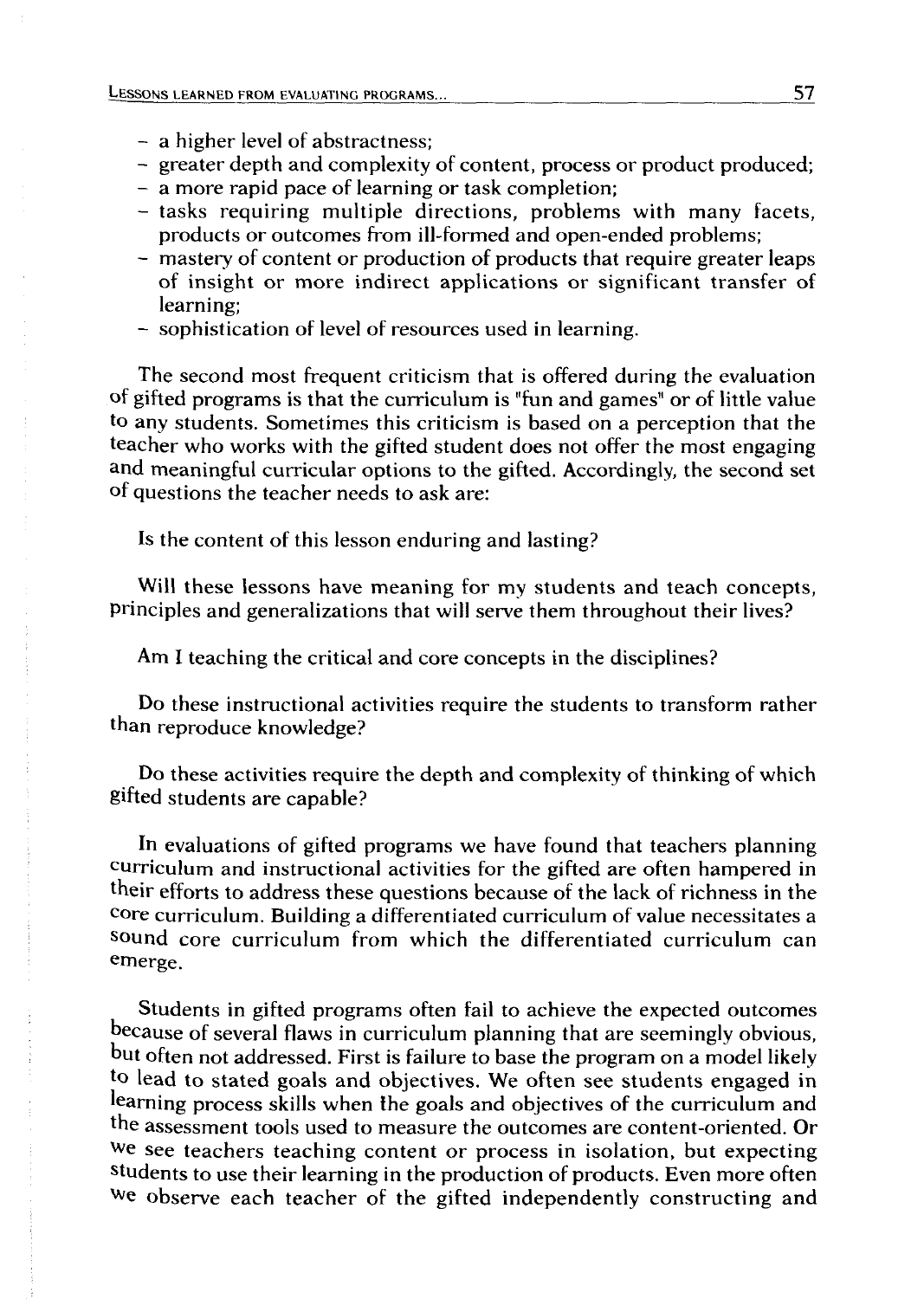delivering curriculum based on his or her particular training or the information gleaned from the last conference or workshop attended. This results in disjointed and non-developmental curriculum. In these cases, the spiral curriculum of Bruner fails to materialize and students do not have the opportunity to build on prior knowledge and skill. The frameworks and foundations of understanding established at one level are not used as a base for later understanding, and consequently, students are not able to maximize in-depth understanding of concepts, generalizations and principies. This failure to attend to scope and sequence of by program planners and administrators and teachers has unfortunate consequences. Students who are provided special curricular activities may often repeat learning or may do the same project for many teachers at different grade levéis or in different disciplines with clever adjustments for the particular class. They may never see any relationship between what they leam in one year and the curriculum of the next year and may never be challenged to full potential because teachers have failed to ensure that information about prior accomplishments, learnings and projects are communicated across grades and across disciplines.

Finally, teachers have often been trained to modify curriculum along only one dimensión of curricular planning. These teachers may address the content for gifted students, or the process/thinking skills dimension of curriculum, or differentiate products. The more effective teachers are those who have been able to balance and coordínate the differentiation of content, process, and product; thus connecting and inter-relating the three aspects of differentiation. Schools which have taken care to base curricular efforts on a sound model of curriculum for gifted children are at distinct advantage in attaining the desired goals of the program. While few schools adopt any model in its entirety or in its purest forms, those that have adopted and adapted a model or blended complimentary models that provide a clear direction to follow with an appropriate balance between content, process and product outcomes are most successful in achieving outcomes valuad by the students and the community.

Curricula which address specific learner characteristics are most successful with gifted students. Teachers of the gifted must remember that while gifted students march to the beat of a different drummer, they do not all march to the beat of the same different drummer. Henee, successful teachers of the gifted do not attempt to offer the same differentiated instruction to all gifted students. They are cognizant of differences in levels of performance within the population of gifted and talented learners, of different interests, of learning styles, and of variety in cultural experiences.

Teachers who are successful with gifted students also never forget that the basic principies of learning and child development apply to gifted students as well. They are constantly assessing their students in order to be sure that the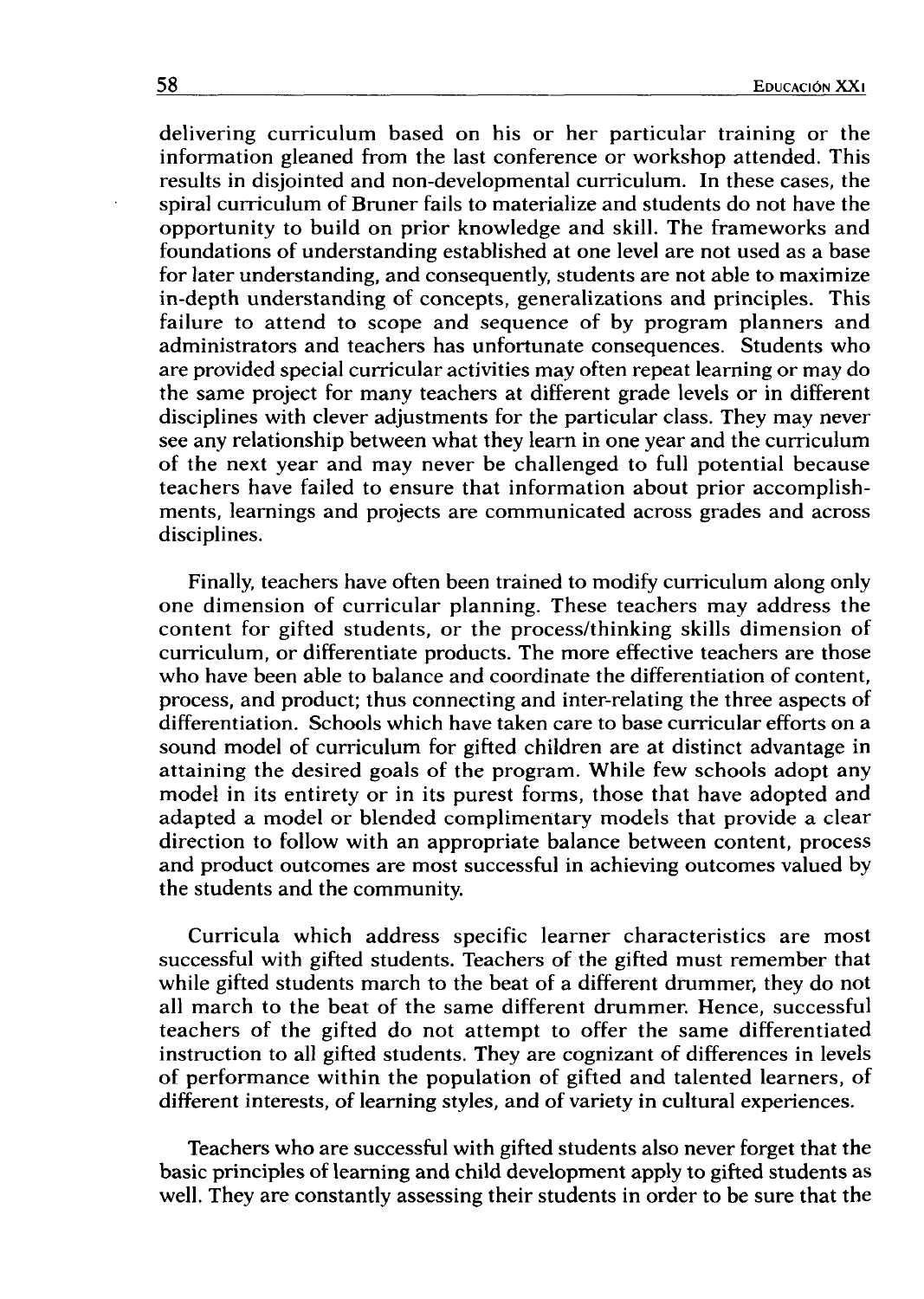next learning activities are in the range of what Vygotsky calis the zone of proximal development - that level at which the student cannot automatically respond, but with a minimal amount of instruction will be able to attain the new learning and production level. These successful teachers of the gifted are also aware of the importance of seeking to address the child's interests, using interests as a hook or enticement to learning. They are cognizant of basic developmental stages, taking care not to present abstract concepts until the child is able to grasp the abstraction. Gifted children may be able to grasp abstract concepts at an earlier age, But may still need to go through the concrete stage of learning the concept in many cases.

Successful teachers of the gifted and talented are also able to encourage creativity, but in the most meaningful ways. Rather than focusing on the teaching of isolated skills of creativity such as brainstorming or other heuristics, they help children learn to identify problems worthy of solution, guide them to the use of the heuristics in the solutions of the problems, underscore the importance of a strong understanding of the discipline in Creative productivity, and recognize the child's accomplishments in creative domains. They are able to recognize and provide appropriate feedback when a child engages in a process or problem may be new to the child even though its solution is algorithmic to the discipline (see Amabile (1996) for more detail). But more importantly, they are able to guide the child to new problems that extend the child's problem solving into real problems without known solutions (Renzulli, 1977).

**Meeting social, emotional and counselíng needs of the gifted.** The literature on gifted education has for years stressed the particularly unique social and emotional development of gifted children (e.g., Delisle, 1990; Maxwell, 1995; Silverman, 1993). Our evaluations indícate that program planners have had a difficult time determining the role that attention to these needs should play. The result is often one of two extreme positions. On one end of the continuum we find an undue emphasis on -even Preoccupation with- potential problems that gifted students must deal with and many activities in the curriculum which explore perfectionism, anorexia, underachievement, etc. In these cases, some students are appreciative of the concern, but others raise questions about attention being focused on problems they don't have. One student said, "I was feeling quite good about myself until everyone kept telling me that I should be having problems. Does being gifted mean I must have all these problems?" At the other extreme, there are schools and programs where there is an almost total lack of attention to these issues. In these cases, there may not even be appropriate counseling and guidance services available from counselors who have had even minimal background in dealing with the particular issues that might face a gifted child who is having difficulty with social or emotional issues or in making appropriate decisions relative to college or career choices. Once again, the degree to which schools that have been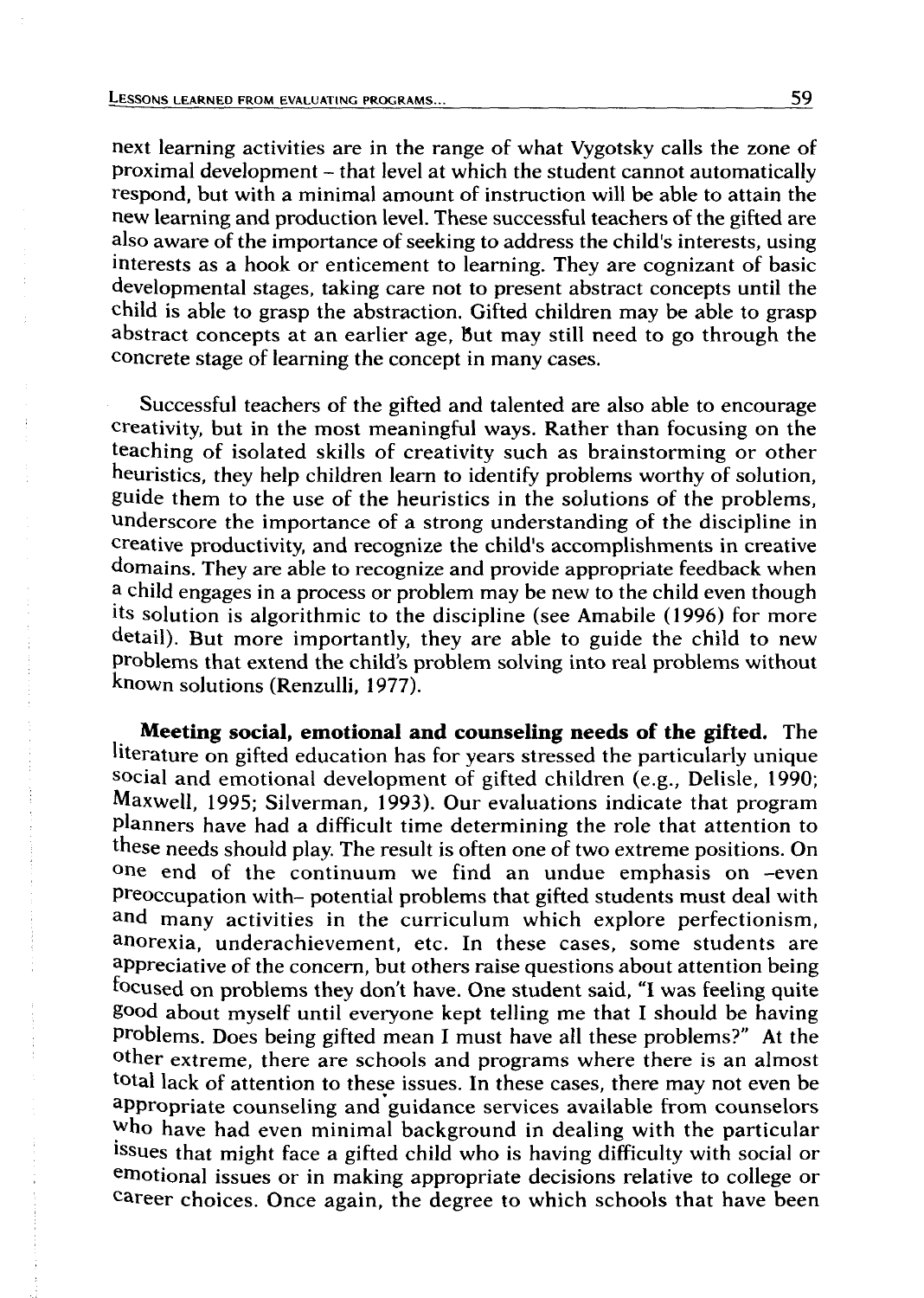successful in achieving an appropriate level of attention to social, emotional and counseling needs of gifted students are those whose philosophy of education for gifted students provided a balanced view of the cognitive and affective needs of the students.

Assessment Issues. One area in which gifted educators have traditionally taken pride has been their use of alternative or authentic assessments as part of instruction and evaluation. Some designs for gifted programs explicitly cali for product outcomes. For example, RenzuUi's Enrichment Triad (1977) and Schoolwide Enrichment Models (Renzulli & Reis, 1985) explicitly call for type III Activities as hallmarks of appropriate curricular activities for the gifted. These activities are characterized as individual or small group "real life" investigations on a real problems with a real audience in mind. Similarly, Kaplan's (1986) framework for curriculum development includes a component explicitly calling for products which serve as both tools of learning and verification of learning. Accordingly, educators have been urged to use authentic assessments to evalúate and provide feedback to gifted students (Reis, 1984). The keys to making the use of product assessments meaningful are twofold. First, we must find ways to set appropriate benchmarks for gifted learners. As Eva Baker and John Schacter (1996) suggest, this may be attained by looking for good descriptions of expert performance. Our standards of excellence for gifted students have too often been set as "better than others my age" rather than as the level of performance of those who are accomplished. Interestingly, children with talent in athletics learn at a very young age to look to models of adult accomplishment. We need to find ways to incorpórate this strategy into our gifted programs.

Once appropriate standards of excellence or expert performance have been identified, educators must ensure thát the rubrics (scoring guidelines) used to evaluate the student clearly describe for the learner the progression of development from novice level performance to expert performance. Schack (1994) has effectively outlined such a rubric for adolescent research projects. Wiggins(1996) has provided us with some initial dimensions or criteria for scoring. He suggests we consider impact by evaluating the degree of effectiveness of the product (Does it solve the problem, persuade an audience, etc.?) and the level of the quality of the product (Is it outstanding in its class, novel, ethical, etc.?). He also suggests assessing the process of creating the product. Is it purposeful (efficient, adaptive, selfcritical, etc.)? Is it thoughtful (considérate, responsive, inquisitive, etc.)? And finally, does the student use the appropriate skills? These skills would be those linked to the task and product and would be situation-specific for each product.

Wiggins also suggests that the form of the product should be rated. He recommends looking to see if the product is well-designed (Does form follow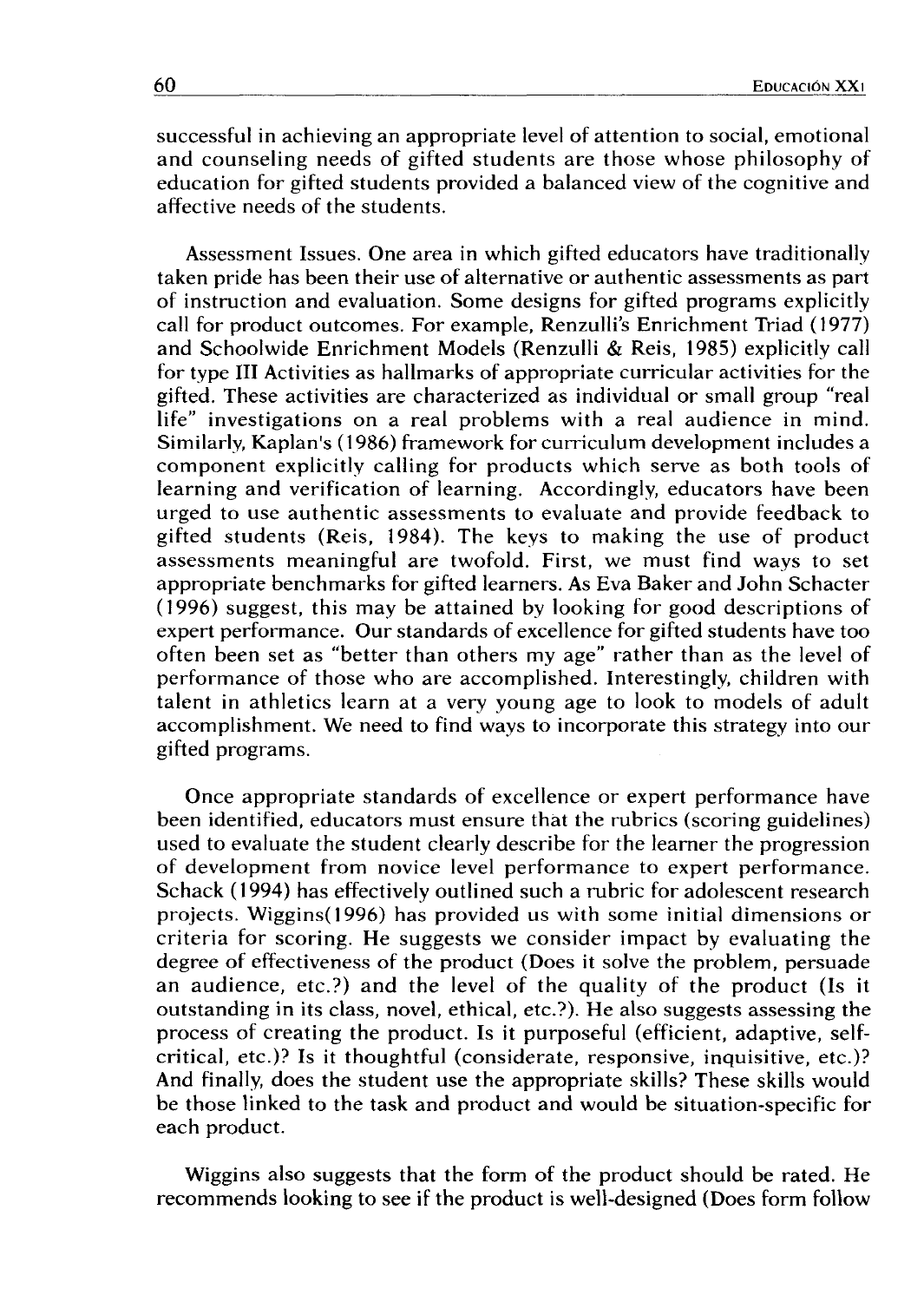function? Is the product authentic? Is it elegant? Is it clever?). Is the product well-crafted (organized, prices, clear, mechanically sound, etc.)? Another dimensión he lists as important is style. He recommends consideration of the voice (Is it authentic? Is the style of the product graceful?) And of course Wiggins would consider the content to be important. He includes accuracy (correctness, validity, etc.), sophistication (depth, insightfulness, power, expertise, etc.), and aptness (focus) within this category.

Wiggins also provides examples of ways in which exemplary modeis have been collected for setting the highest level of performance we might require for gifted students. He suggests looking at the products of older students for modeis for younger students and the modeis of experts for the more advanced students. Others have suggested that students also identify accomplished works and derive the criteria from their own understanding of excellence.

# TEACHER SELECTION AND TRAINING

While solid and defensible curriculum is necessary for the success of any educational program, so is the selection of teachers who are capable and willing to deliver the curriculum in exciting and engaging ways. In a recent evaluation we found several factors which contributed to inappropriate staffing of teachers. In some cases, teachers were selected on the basis of seniority in the system rather than on the basis of their expertise in the disciplines and their skill in using strategies appropriate for engaging the gifted students. The lack of in-depth understanding of disciplines resulted in shallow and cursory coverage of content. Gifted students tell us that they do not expect their teachers to "know everything," but they do expect that their teachers will also be "students" of the discipline.

The selection of teachers who did not have the instructional skills to teach the students resulted in the use of limited and/or inappropriate teaching strategies (e.g., overuse of lecture or lecture/discussion) rather than strategies that required students to engage the subject matter actively through the processing of information, the production of sophisticated Probiem solutions, or the investigation of meaningful problems and issues.

Because few pre-service training programs (teacher preparatory programs) provide specific instruction in how to accommodate the special needs of the gifted students, few beginning teachers are ready for the challenge of teaching these students. Until there are major changes in the system of preparing teachers, schools must provide the appropriate training 'or their teachers of the gifted - whether these are the teachers teaching in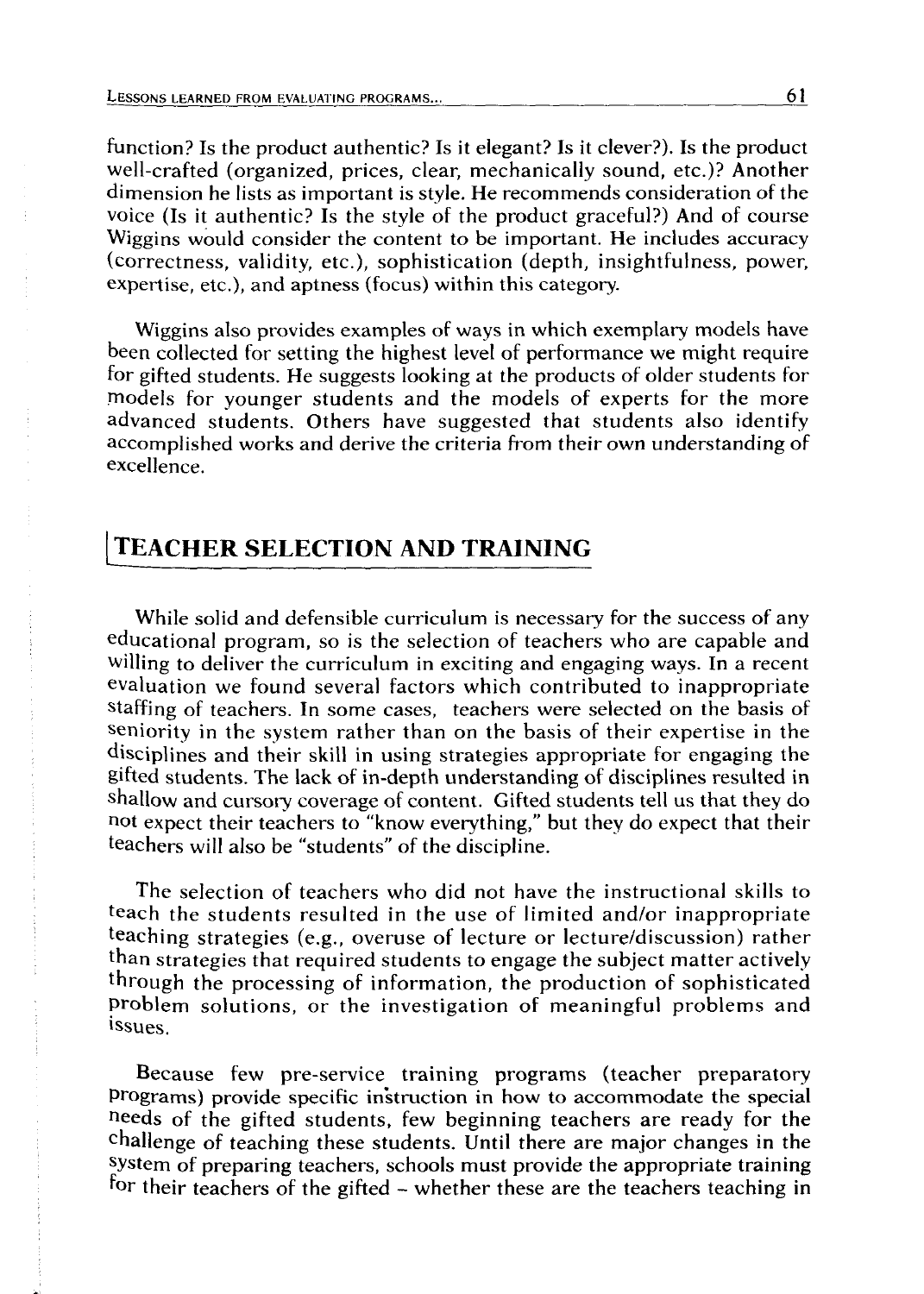homogeneously grouped classrooms or specialist teachers working with gifted students as their full-time assignment. Successful programs were those that provided systematic staff development based on the goals and objectives of the program, the specific curricular modifications and strategies appropriate for achieving the goals, and *training which focused on the specific needs of the teachers rather than one-size fits all training for teachers. Not surprisingly, teachers* (like their students) need differentiated instruction because of their varied levels of expertise, interests and learning styles.

Unfortunately, we also have found many situations in which teachers who were employed to work with gifted many years ago (and were highly qualified and prepared at that time) have not been provided with nor have they independently sought out the opportunities to remain current with developments in the field of gifted education - often using practices which would have been considered "state of the art" in 1970, but not in 1997. In those schools where teachers have kept abreast of current ideas and practices, the principáis or administrators in charge of gifted programs assumed that their role was to monitor the ways in which gifted students needs were being met by teachers in the instructional program and to provide opportunities for teachers to learn the skills necessary to accomplish that task. Of course, this suggests that the administrative staffs of schools must be aware of the appropriate ways to meet the needs of gifted students.

**Mentors.** The use of mentors in providing services for gifted students is receiving increased attention in the fíeld. The person outside of schools who either comes to school to work with the gifted or works with gifted students in their work setting is considered a valuable resource in extending learning options for the gifted. However, we have found that the degree to which the mentorship is successful is highly dependent on the selection of mentors that 1) have interests and careers that match student interests, 2) relate to students of the age level of the students to whom they are matched, and 3) have the time to spend in regularly interacting with the student. The cases in which we have found mentorships to be most successful are those in which there has been a very committed individual involved in fínding mentorships, in providing the mentors careful guidance in how to interact with the students, and in meeting with and guiding the students in maximizing the mentorship experience. Also mentorships which required a product or journal analysis and regular reporting and feedback were most beneficial to student. Successful mentorships were also characterized by active involvement of students. Placement in situations where the student never feels part of the "action," may easily result in assessments that the particular fíeld and career are boring.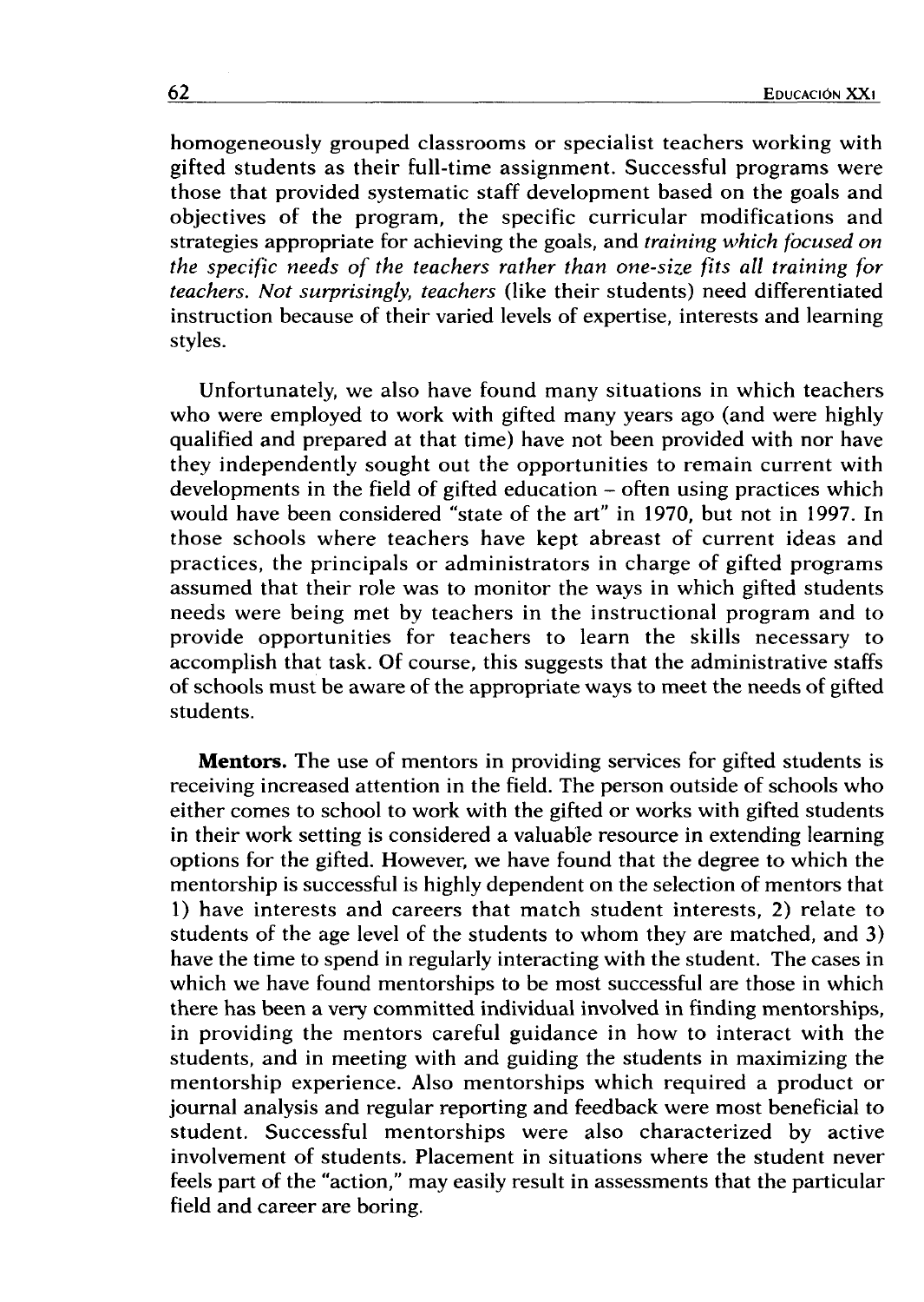### PROGRAM ORGANIZATION AND OPERATION

Renzulli (1975) includes general staff orientation, administrative responsibility and leadership, functional adequacy of the organization, financial allocation and provisión for evaluation as critical components of this dimensión of gifted programs. The kinds of staff orientations which have been critical in successful programs have been those characterized by careful planning of staff development aimed at making the general staff partners in providing appropriate services for gifted students and those that took special care to involve and orient the general staff in the development and applications of the philosophy of gifted education. In particular, special care was taken to ensure that the need for special services was not tied to inadequacy of other staff or the general program. Programs that involved the instructional support network (library or media staff personnel, school Psychologists, and other specialists) were able to bring more resources to the task of providing appropriate services for the gifted.

Administrative responsibility and leadership were a key to success in programs which had a solid community support base. When administrative responsibility was assigned to individuals with many other responsibilities which had greater priority in the school setting, the gifted program had often drifted from its original conception. The administrator who was given a title, but no access to budget or staffing decisions had less likelihood of achieving program goals. Finally, those leaders who were given the position by default Were seldom able to muster the energy or enthusiasm for successful leadership of the program.

Interestingly, the delivery of services for gifted students was often hampered greatly by other, seemingly unrelated, issues in the school. In one school system, the procedures for hiring teachers made it impossible for the administrator of the gifted program to have a voice in selecting teachers who would work with gifted students. In another system, a site-based Management system with no school accountability relative to school district philosophy resulted in severe weakening of the gifted program.

Another shortcoming we frequently uncovered was the way in which resources were allocated and expended in gifted programs. Too often, schools had added on additional services, the same number of teachers were providing services to more children, and staff had taken on many new responsibilities with no increase in the financial allocation to the program. Existing services were weakened and the quality of services steadily decline. While many staff are urged to "work smarter" not harder, it became obvious in many schools that decisions about assignments, instructional activities, and the opportunity to provide quality feedback on student performance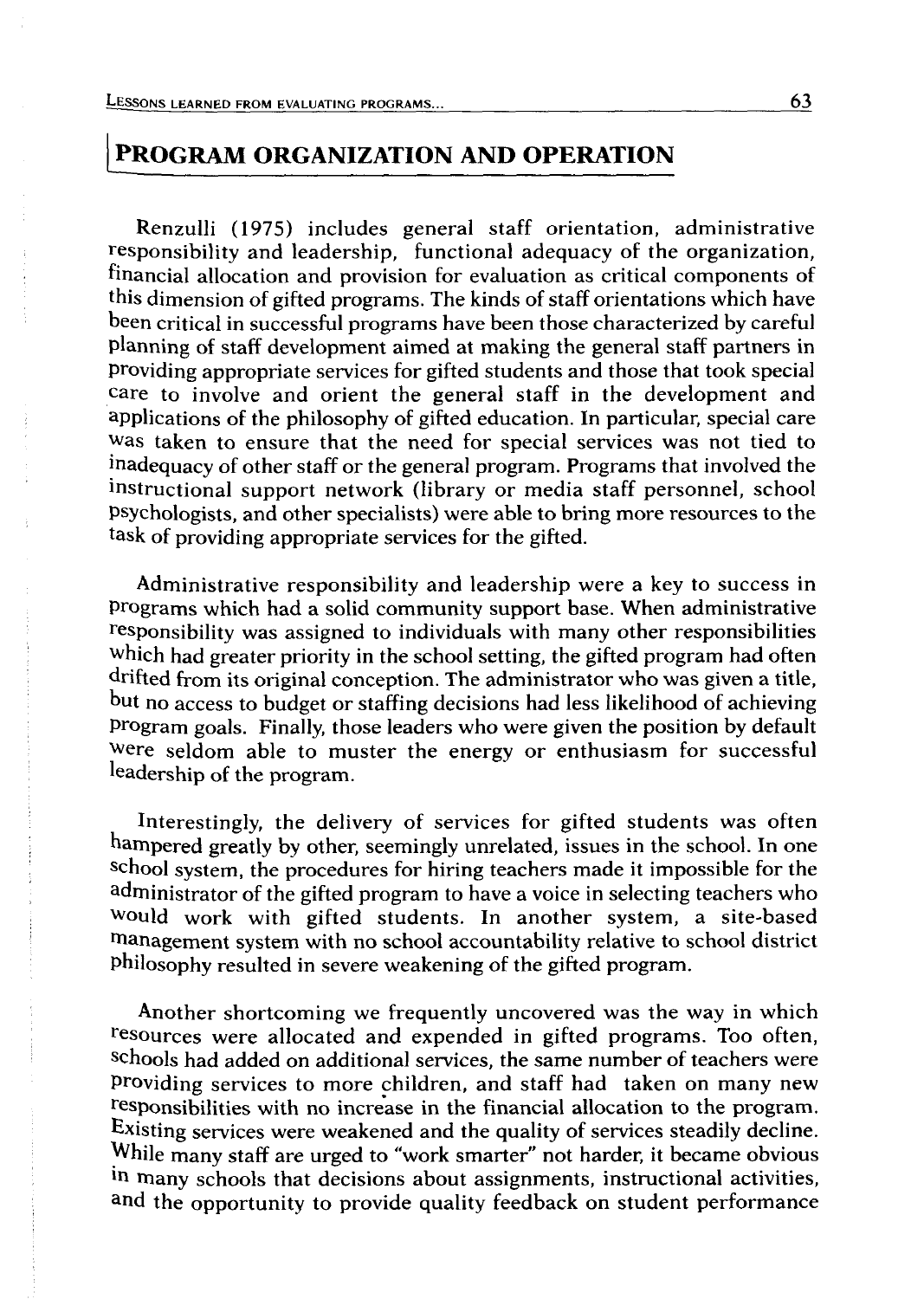were limited by the degree to which teachers were serving more students than they could reasonably handle.

# **A FINA L CONCER N**

In nearly every gifted program we have evaluated there have been disgruntled groups of individuals who felt as if their children were gifted, but were not being identified and served as gifted. There were also many parents of identified children who questioned the adequacy of the services provided. In many cases, these complaints could be traced to the conception of most schools that they should provide a program instead of a range of service delivery models. Schools would make a decisión that all gifted students would go to a resource room, or all gifted students would be served by differentiating instruction in the regular classroom, or all gifted students would have mentorships. They then sought students who fit their model of a gifted program. Any student who failed to fit that model could not be gifted. In those schools where the administrators had succeeded in providing multiple options for gifted students, the satisfaction level of parents, teachers and students was much higher.

*Lessons for the Evaluator* 

### IDENTIFYING AND INVOLVING THE REAL STAKEHOLDERS

In early writing on the evaluation of gifted programs, Renzulli, Archambault, & Callaban (1973) noted the importance of involving individuáis they called Prime Interest Groups in identifying the important evaluation concerns. The apparent prime interest groups are the participants in and "consumers" of the program (students in the program, parents, teachers of the gifted, school board members, etc.). However, it is also important to involve less apparent stakeholders. For example, if students are served in a resource room, the regular classroom teachers have a vested interest in the success their students both in their achievements in the regular classroom and the resource room. This concept of involving stakeholder has been re-emphasized many times; however, the importance of uncovering conflicting issues and concerns and the real concerns cannot be overemphasized. The results of early discussions often reveal that there are groups within the community that hold widely differing expectations about the kind of questions that will be explored, the outcomes that will be assessed and the kinds of recommendations that will be made. In one case, we discovered that the parents were convinced that we had been selected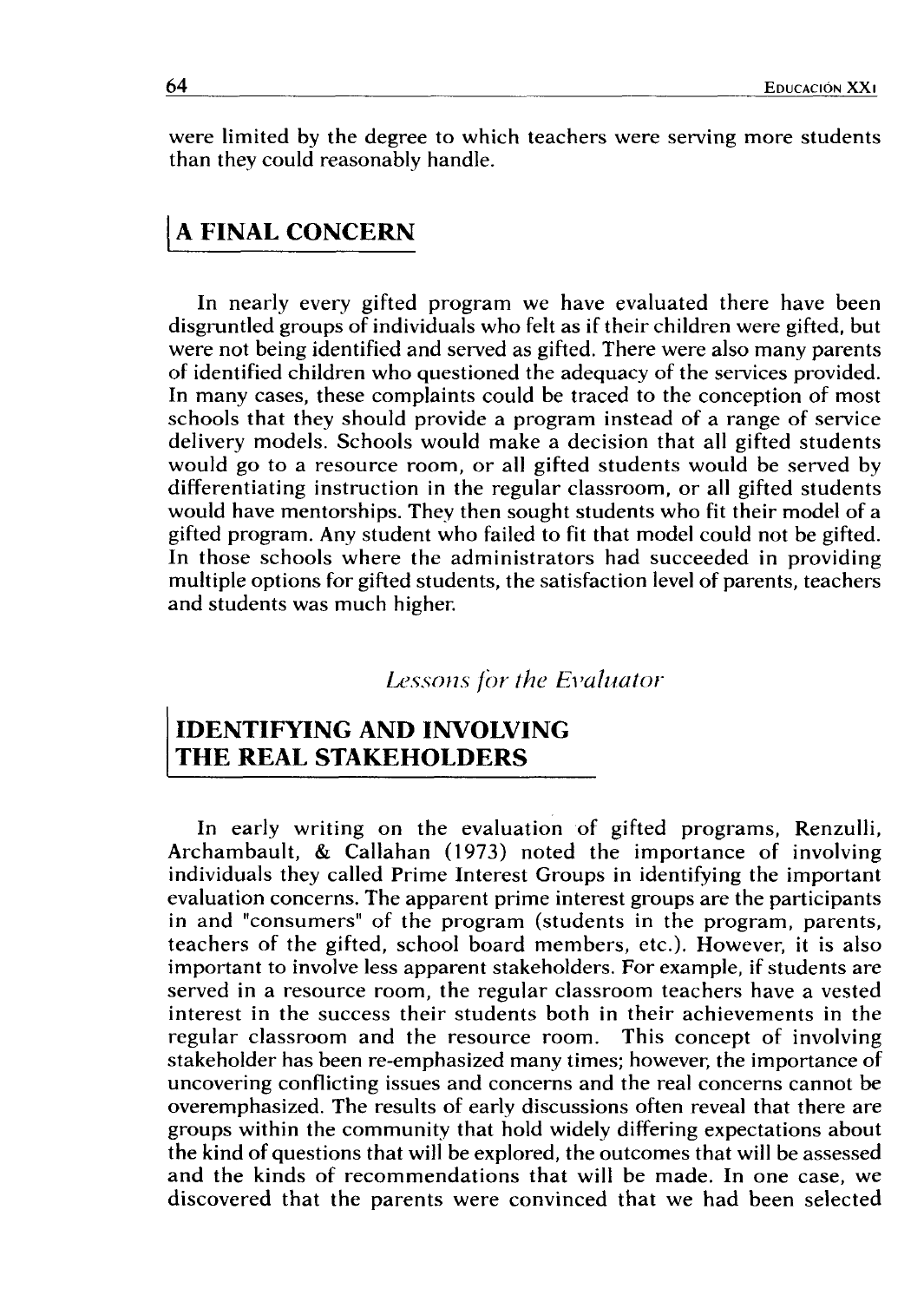because we were opposed to the philosophy of the gifted program and had been instructed to fínd evidence to eliminate the services provided to gifted students; while the principals were convinced we had been hired to expand services in district. In another school district, the teachers in the program believed we were hired to eliminate their positions.

In many cases, the stakeholders have very political agendas. In one case, the leader of a parent advisory board was clearly interested in changing the leadership of the program and sought to structure the evaluation to bring about that change, or may one group wanted us to find "proof" that the gifted program was responsible for the moral ruin of the students enrolled in it. The evaluator must listen to and respond to all stakeholders, but the evaluator must keep one primary adage in mind: The students who are gifted and in need of special programs are most affected by the evaluation. It is our duty to provide evidence that will make the services provided to gifted children most appropriately meet their needs.

# PAPER VS. PRACTICE

In the process of preparing for an evaluation, an evaluator is wise to review the program documents, but the evaluator will be wiser still to be skeptical about the information contained in the documents. The first order of questioning for an evaluator should be to investígate the degree to which the documentation matches the actual program. Unfortunately, many program documents seem to be known only to a very few administrators and teachers and often the practices in classrooms and in many other aspects of the program do not resemble the documentation. The evaluation may require two separate components: a review of the school's "ideal program" or the proposed plan and a review of the "actual program" which are the ongoing activities.

# THE SIGNIFICANT PERSONAL INVESTMENT OF THE ADMINISTRATOR

As we have evaluated programs, we have observed that most program administrators are very invested in their programs - even those who have only held the positions for a brief period of time and are extremely defensive when hearing about the flaws in their program. This investment occurs in all types of programs whether It is a special school for gifted children or a program offered in a regular classroom setting. While one might be very direct and emphatic that the evaluation is to be conducted to identify strengths of the program and suggest areas of improvement, program administrators are likely to see all critical comments aimed directly at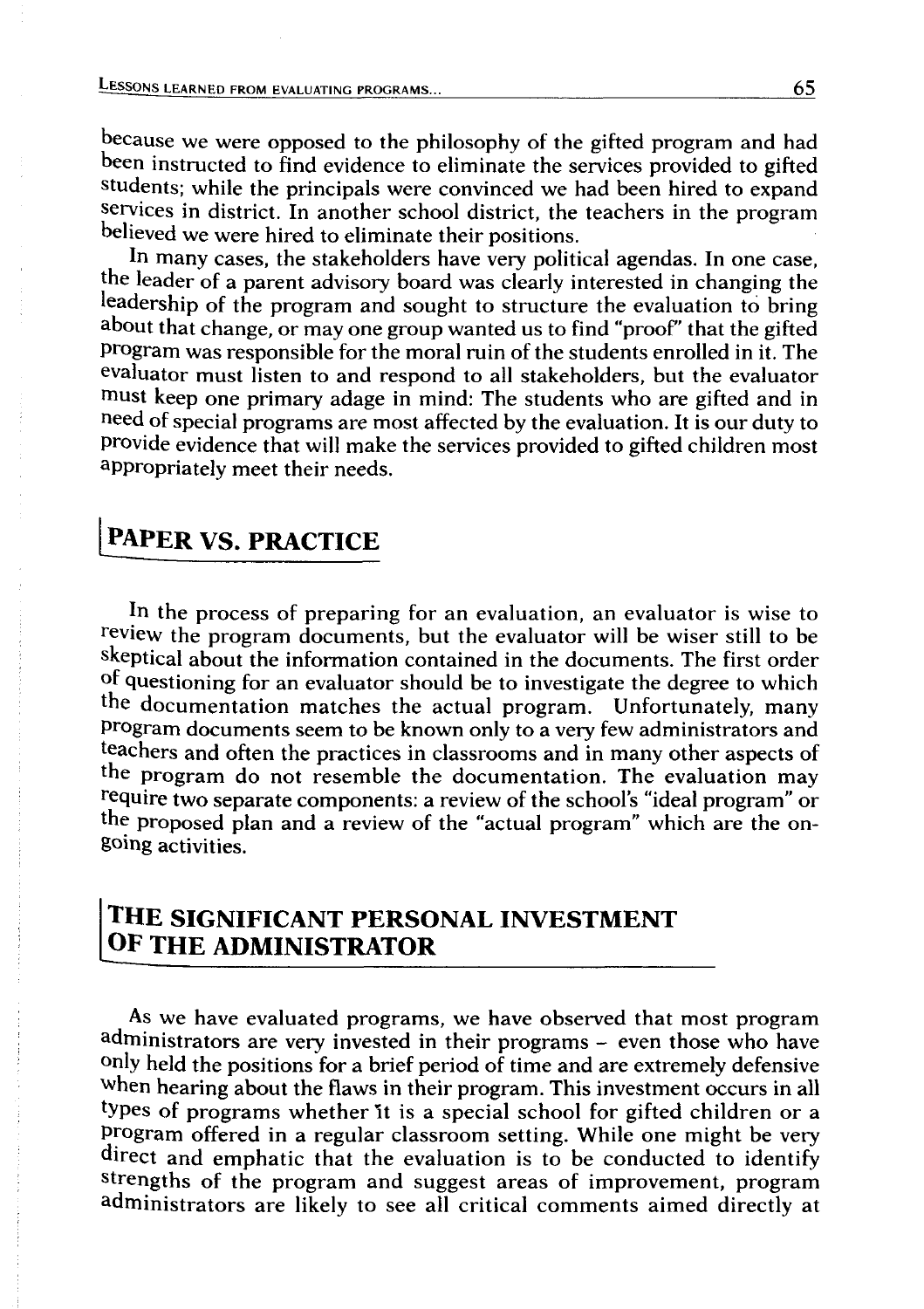themselves. It is important to remember two important aspects: First, intermittent formative evaluation data can be very useful and allows for gradual adjustments in program functions. It also helps to guard against an overwhelming sense of criticism when a final report lists shortcomings of a program's operations. Second, remember that program administrators are doing the best they can with their knowledge level and the circumstances under which they operate. The context is often as important as the program itself. It is thus imperative to help the program administrator find specific strategies for making the changes to improve the services. Suggestions of change in addition to findings are more likely to be received positively than are iists of criticisms. This means, of course, that the context must be considered in the recommendations. Otherwise all recommendations will be dismissed as "impossible."

# BIBLIOGRAFÍA

- AMABILE, T. (1996). *Creativily in context.*  Boulder, CO: Westview Press.
- BAKER, E. L., & SCHACTER, J. (1996). Expert benchmarks for student academic performance: The case for gifted children. *Gifted Child Quarterly, 40, b\-* 65.
- CALLAHAN, C. M. (1983). Issues in evaluating programs for the gifted. *Journal for the Education of the Gifted, 7,*  26-37.
- CALLAHAN, C. M., & CALDWELL, M. S. (1984). Issues in evaluating programs for the gifted. *Gifted Child Quarterlv, 27,* 3-7.
- CALLAHAN, C. M., & CALDWELL, M. S. (1986). Defensible evaluations of programs for the gifted and talented. In C. J. Maker (Ed.), *Critical issues in gifted education, Vol. I: Defensible programs for the gifted* (pp. 277-296). Rockville, MD: Aspen.
- CALLAHAN, C. M., & CALDWELL, M. S. (1995). *A praclilioner's guide to evaluating programs for the gifted.* Washington, DC: National Association for the Gifted and Talented.
- CALLAHAN, C. M., COVERT, R., AYLES-WORTH, M., & VANCO, M. (1981).

Evaluating a local gifted effort: A cooperative effort. *Exceptional Children, 48,* 157-163.

- CALLAHAN, C. M., & TOMLINSON, C. A. (1997). The gifted and talented learner: Myths and realities. In *knnual handbook of the Association for Supervisión and Curriculum Development*  (pp. 12.309-12.332). Washington, DC: Association for Supervisión and Curriculum Development.
- DELISLE, J. R. (1990). The gifted adolescent at risk: Strategies and resources for suicide prevention among gifted youth. Journal for the Education of the *Gifted, 13,* 212-228.
- ENERSEN, D. L. (1993). Summer residential programs: Academics and beyond. *Gifted Child Quarterly,* 37, 169-176
- GALLAGHER, J. J., Coleman, M., & Staples, A. (1989).
- KAPLAN, S. N. (1979). Language arts and social studies curricula in the elementary school. In A. H. Passow (Ed.). *The gifted and talented: Their education and development* 78th Yearbook of the National Society for the Study of Education (pp. 155-168).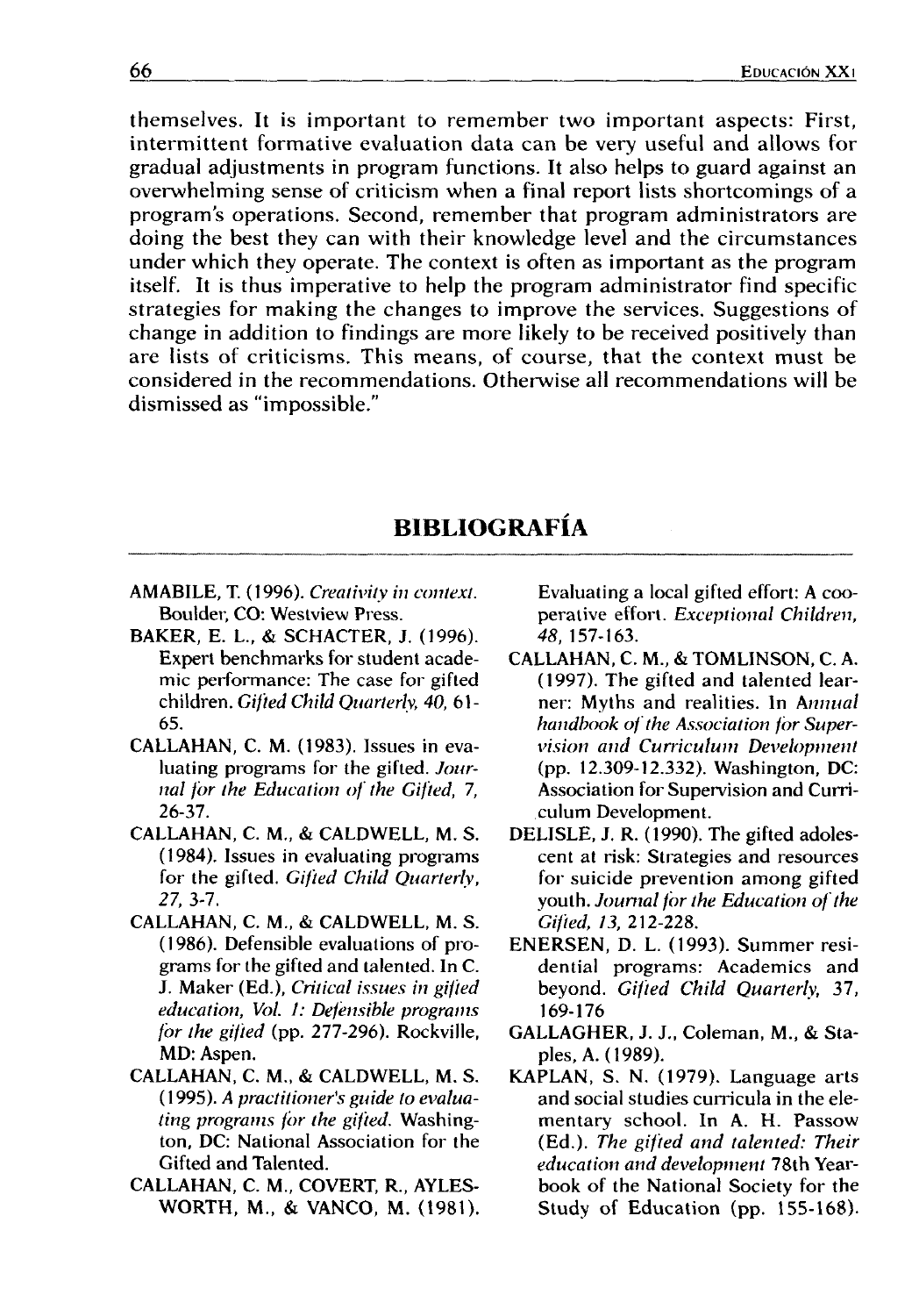Chicago: Universily of Chicago Press.

- KAPLAN, S. N. (1986). The grid: A model to construct differentiated curriculum for the gifted. In J. S. Renzulli (Ed.). *Syslenis and inodels for developiug prograius for the gifted and taleu*ted. Mansfield Center, CT: Creative Learning Press.
- MAXWELL, E. (1995). The changing developmental needs of the gifted: Birth to maturity. In J. L. Genshaft, M. Birely, & C. L. Hollinger (Eds.), *Serving gifted and talented students*  (pp. 17-30). Austin, TX: Pro-ed.
- MOON, S. M. (1995). The effects of an enrichment program on the families of participants:  $\bar{A}$  multiple case study. *Gifted Child Quarterh, 39,* 198-208.
- PASSOW, A. H. (1982). The relationship between the regular classroom and differentialed curricula for the gifted/talented. In *Curricula for ihe gif ted/talented: Selected proceedings of the first national conference on curricula for the gifted and talented.* Ventura, CA: Ventura County Superintendent of Schools.
- RENZULLI, J. S. (1975). *A guidehook for evaluaíing programs for the gifted and talented.* Ventura, CA: National/State Leadership Training Institute on the Gifted/Talented.
- RENZULLl, J. S. (1977). *The enrichment triad niodel: A guide for defensihle programs for the gifted and talented.*  Mansfield Center, CT: Creative Learning Press.
- RENZULLI, J. S., ARCHAMBAULLT, F. X., & CALLAHAN, C. M. (1972, February). A practical model for program evaluation. *Curriculum Trends,*  pp. 1-8.
- RENZULLI, J. S., & REÍS, S. M. (1985). *The schoolwide enrichment model.*  Mansfield Center, CT: Creative Learning Press.
- SEELEY, K. R. (1986). Evaluation for defensible programs for the gifted. In C. J. Maker (Ed.), *Critical i.ssues in gifted education, Vol. I: Defensihle programs for the gifted* pp. 265-276). Rockville, MD: Aspen.
- SCHACK, G.D. (1994) Authentic assessment procedures for secondary students' original research. *The Journal of Secondary Gifted Education, 6,*  pp. 38-43.
- SILVERMAN, L. K. (1993). *Counseling the gifted and talented.* Denver, CO: Love.
- TOMLINSON, C. A. (1995). *How to differentiate instruction in mixed-abiliiy classrooms.* Washington, DC: Association for Supervision and Curriculum Development.
- TOMLINSON. C. A., & CALLAHAN, C. M. (1993). A planning guide to evaluating programs for the gifted. *Quest,* 4(2), 1-4.
- WIGGINS, G. (1996) Anchoring assessment with exemplars: Why students and teacher need models. *Gifted Child Quarterh, 40,* 66-69.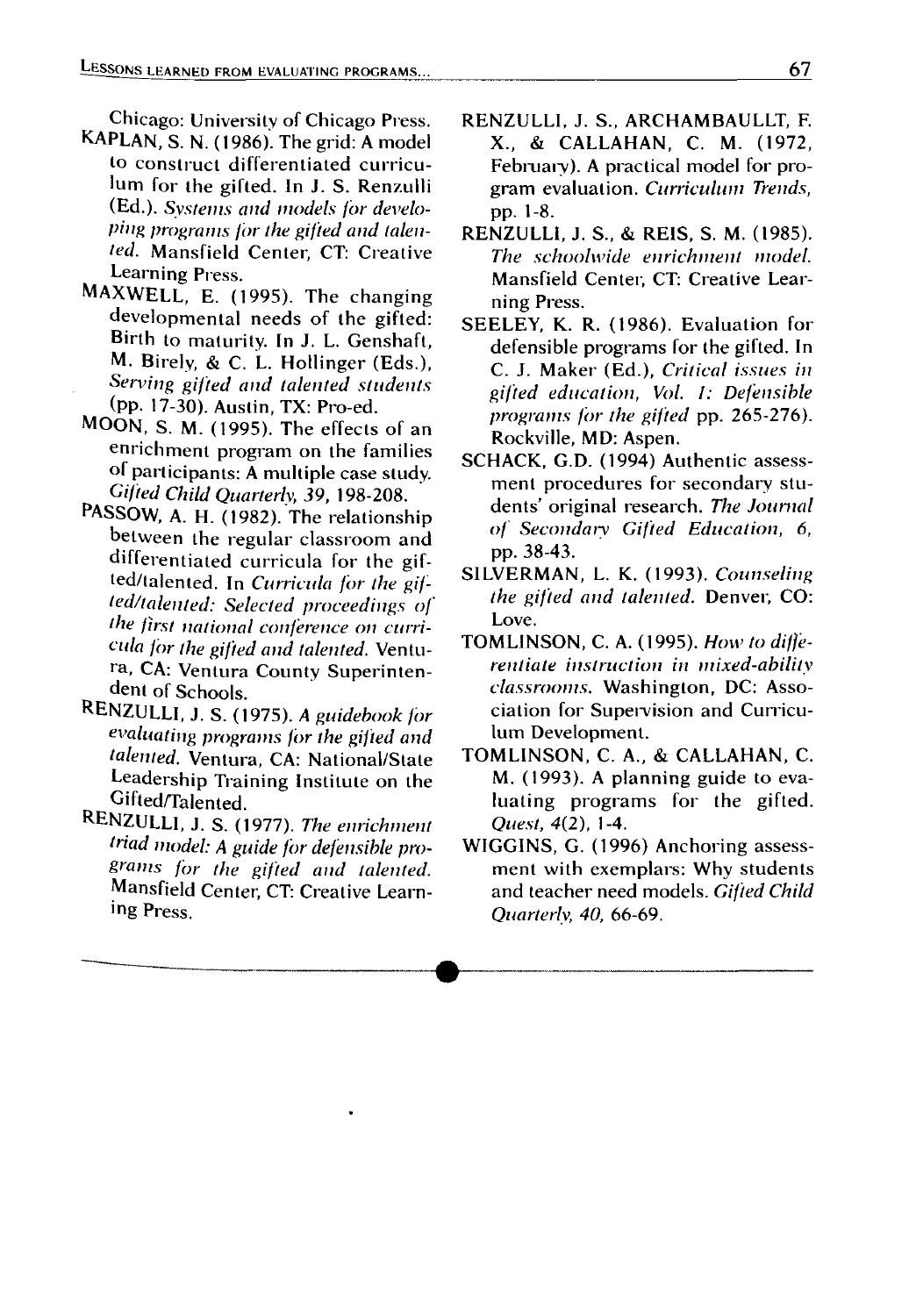### **RESUMEN \***

### *Lecciones aprendidas de la evaluación de programas para superdotados: Prácticas prontetedoras y peligros de la práctica*

*Al mundo de la educación de los superdotados con frecuencia le precede la buena teoría y la investigación, pero, en ocasiones, no somos conscientes de las pautas prácticas que se derivan de evaluaciones realizadas sobre otros programas para alumnos superdotados y con talento. En este artículo, he utilizado mi experiencia como evaluadora en la identificación de los puntos fuertes y débiles de los programas con el objetivo de señalar áreas comunes en las que se falla y recomendar prácticas básicas que han contribuido al éxito de la atención a los superdotados. Las recomendaciones para administradores y profesores pueden agruparse en cinco categorías que ya fueron apuntadas por primera vez por Renzulli (1975):* filosofía y definición del programa, identificación y ubicación del alumno, curriculum, entrenamiento y selección del profesor y organización y aplicación del programa. *La premisa básica para cualquier programación de gran calidad surge de una definición sólida de superdotación y de una filosofía de servicio a los alumnos superdotados que sea coherente con dicha definición y que se base en los principios seguidos por el resto de las filosofías educativas de la escuela. Además, la filosofía de la atención debería estar en consonancia con las necesidades del alumno superdotado que se hayan detectado como consecuencia de la definición adoptada. Cuando se presta la debida atención a este aspecto del desarrollo del programa, aumenta la probabilidad de que otros componentes del mismo logren también una alta calidad. Igualmente, la identificación e inclusión del alumno superdotado en un programa debería ser el resultado de la definición de superdotación de la que se parte. Y aún más, la ubicación del alumno tendría que realizarse de acuerdo con sus necesidades, y no sobre la base de que todos los estudiantes superdotados deban ajustarse a un determinado programa y a una oferta curricular concreta.* 

*También es importante que el curriculum esté basado en las características de los alumnos identificados. Una de las principales limitaciones de las opciones curriculares para estos alumnos es el fracaso a la hora de ofrecer un curriculum que satisfaga los dos criterios de Passow (1982), el curriculum debería ser un curriculum que los otros alumnos no pudieran hacer, y no debieran hacer. Por otro lado, dicho curriculum ha de basarse en prin-*

<sup>(\*)</sup> Traducido *por* Beatriz Álvarez González.

Facultad de Educación. Universidad Nacional de Educación a Distancia.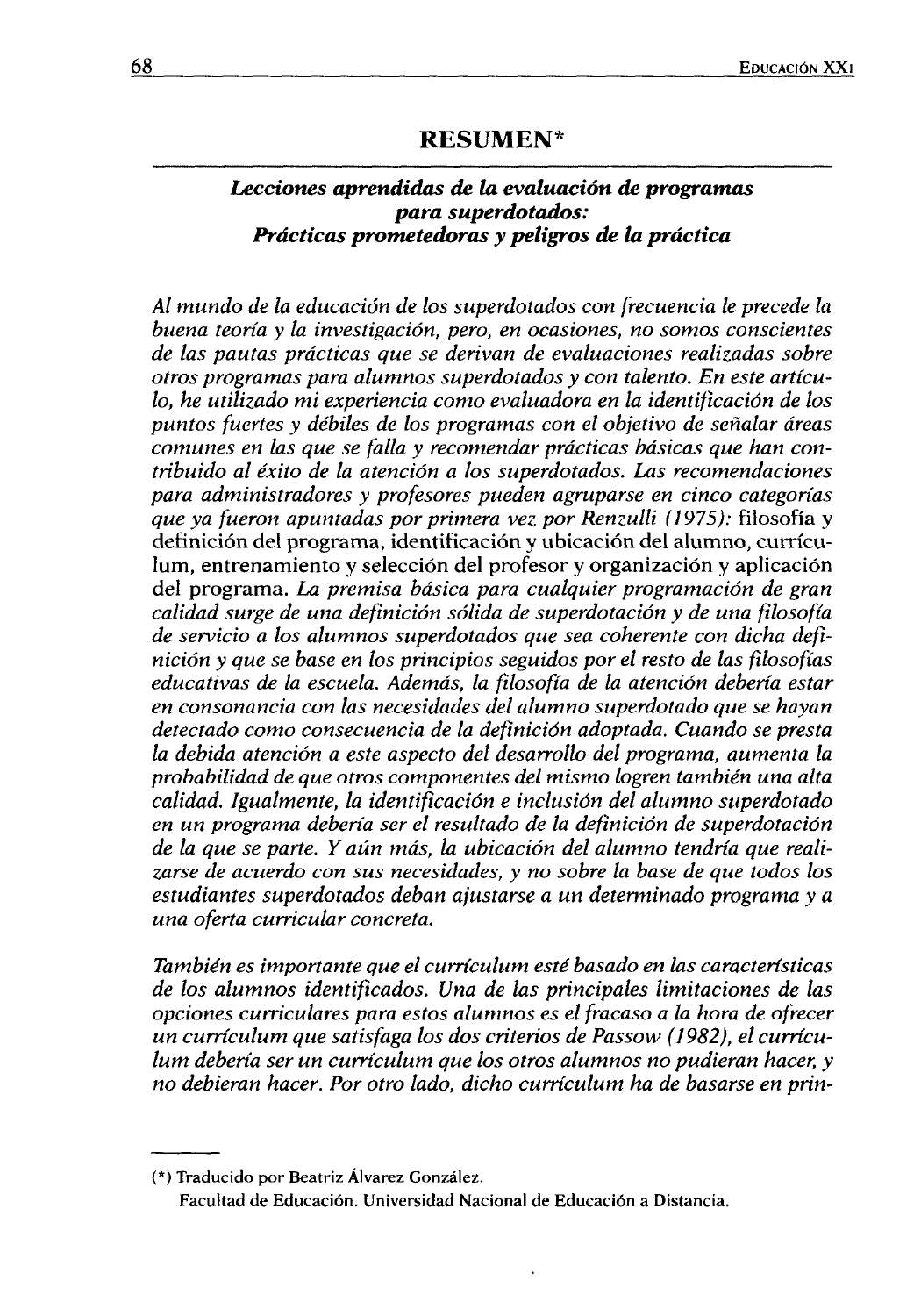*cipios sólidos de desarrollo, reflejando la atención a la complejidad creciente, abstracción, ritmo, apertura, independencia, reflexión, transferencia, y el uso de recursos a niveles sofisticados. Incluso, las ofertas de programa deberían representar oportunidades para el apropiado desarrollo cognitivo, social y emocional del alumno superdotado. La dimensión curricular junto a La evaluación son también objeto de modificación para los alumnos ^uperdotados, de forma que se asegure que su aprendizaje conduce al logro ue la excelencia en sentido absoluto más que relativo al grupo de iguales y Rue están aprendiendo a elaborar productos que reflejan el hacer propio de prácticos e investigadores en las disciplinas.* 

La formación y la selección realizada por los profesores se basan tanto en la *labilidad como en la actitud hacia la enseñanza de los superdotados. nabna que seleccionar a los profesores, en función de su conocimiento ^j Jf ^^ características y necesidades de estos alumnos, de su dominio de*  a *disciplina que imparten y, del repertorio de estrategias de enseñanza que poseen para ofrecer un nivel alto y un curriculum estimulante. Finalmente,*  los profesores necesitan que el programa se desarrolle de forma continuada, *solida, coherente y centrada en las personas implicadas, y que ofrezca un apoyo adecuado a la aplicación basada en las necesidades de los alumnos.* 

Por último, los programas de éxito parten de una formación muy cuidada del personal de la escuela, y cuentan con un director administrativo, clara*mente definido, que posee aptitudes para el desarrollo de programas, conowtiento de los momentos más adecuados que requieren el uso de estas aptitudes, y de los recursos idóneos para las tareas instruccionales a las 9ue se atiende.* 

La última variable incluida en la categoría de aplicación del programa es la *evaluación, y apunto sugerencias también para los evaluadores. La evalua* $c$ ión abarca desde la identificación y la implicación de aquellos individuos *o re los que el programa ejerce su mayor impacto, a la consideración anto de los documentos como de la práctica del programa, de forma que se maximiza el efecto de la evaluación del proceso.* 

**alabras clave:** Evaluación de programas, Filosofía y definición, Identificación, Currículum, Evaluación, Profesores, Dirección.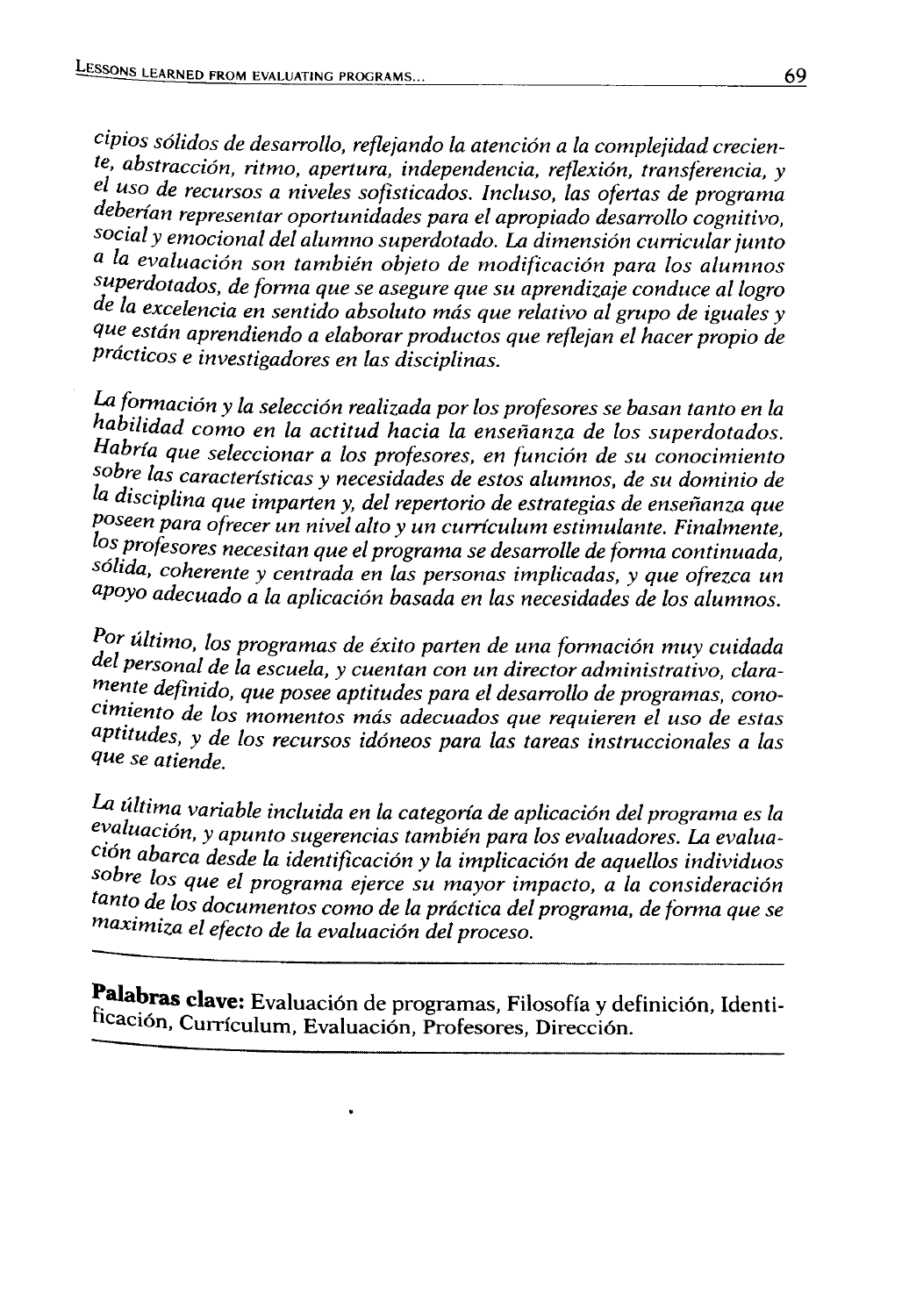### ABSTRACT

#### Lessons learned from evaluating programs for the gifted: *Promising practices and practical pitfaUs*

*The world of gifted education is often guided by good theory and research, but sometimes we are not aware of some of the practical advice that can be derived from the evaluations of other programs for gifted ad talented students. In this article, I have used my experiences as a program evaluator in identifying both the strengths and weaknesses of programs to suggest common áreas of weaknesses in these programs recommend basic practices that have contributed to the success of gifted programs. The recommendations for administrators and teachers are organized around five categories which were first suggested by Renzulli (1975): program philosophy and deftnition, student identification and placement, the curriculum, teacher selection and training, and program organization and operation. The basic premise for all high quality programming stems from a sound definition of giftedness and a philosophy for serving gifted students that is consistent with the definition and which is based on principies that are in accord with other educational philosophies of the school. In addition, the philo*sophy of providing services should be aligned with the needs of the gifted *student that are suggested by the definition that has been adopted. When careful consideration is given to this aspect of program development, there is increased likelihood that other components will also be high quality. Naturally student identification and placement should be an outgrowth of the definition of giftedness. Further, placement should be according to the*  needs of the students, not on the basis of fitting all gifted students to one *programming arrangement and one curricular offering.* 

*It is also important that curriculum be based on the characteristics of the identifted students. One of the major shortcomings in curricular options for gifted students is failure to provide a curriculum that both satisfies Passow criteria (1982), that this curriculum should be curriculum that other students could not do, should not do, and would not do. In addition, the curriculum should be based on sound developmental principies, should reflect attention to increasing complexity, abstractness, pace, openness, independence, insight and transfer, and sophisticated levels of resource use. Further, program offerings should provide opportunities for appropriate cognitive, social and emotional development of gifted students. The dimensión of curriculum associated with assessment must also be modified for gifted students to ensure they are leaming to strive for excellence in the absolute sense rather than relative to peers and that they are leaming to créate products reflective of the practitioners and researchers in the disciplines.*